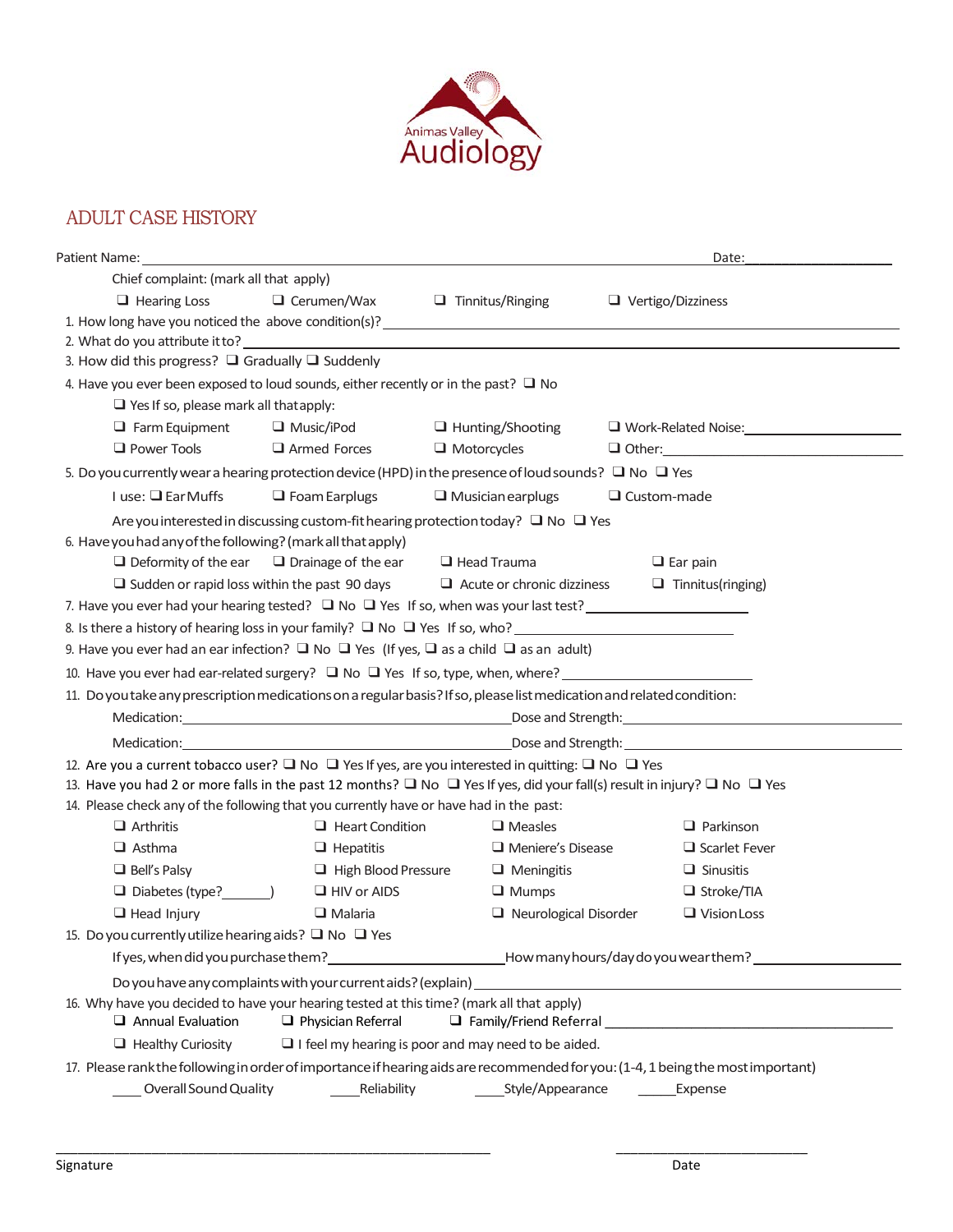

## ADULT PATIENT REGISTRATION FORM

| Marital Status: $\Box$ Single $\Box$ Married $\Box$ Divorced $\Box$ Separated $\Box$ Widowed                                       |  |                                                                |           |                                                                                                                                                                                                                                |
|------------------------------------------------------------------------------------------------------------------------------------|--|----------------------------------------------------------------|-----------|--------------------------------------------------------------------------------------------------------------------------------------------------------------------------------------------------------------------------------|
|                                                                                                                                    |  |                                                                |           |                                                                                                                                                                                                                                |
|                                                                                                                                    |  |                                                                |           |                                                                                                                                                                                                                                |
|                                                                                                                                    |  |                                                                |           |                                                                                                                                                                                                                                |
| Primary Care Physician Management Care Physician<br>How did you hear about Animas Valley Audiology Associates? (Please check one): |  |                                                                |           |                                                                                                                                                                                                                                |
|                                                                                                                                    |  |                                                                |           |                                                                                                                                                                                                                                |
|                                                                                                                                    |  |                                                                |           |                                                                                                                                                                                                                                |
|                                                                                                                                    |  |                                                                |           |                                                                                                                                                                                                                                |
|                                                                                                                                    |  |                                                                |           | Insurance Information ~ Please provide receptionist with card(s) to copy                                                                                                                                                       |
|                                                                                                                                    |  | (all insurance information is required at the time of service) |           |                                                                                                                                                                                                                                |
|                                                                                                                                    |  |                                                                |           |                                                                                                                                                                                                                                |
|                                                                                                                                    |  |                                                                |           |                                                                                                                                                                                                                                |
|                                                                                                                                    |  |                                                                |           | ID#_________________Group ID#___________________Card Holder's Social Security# _______________________________                                                                                                                 |
|                                                                                                                                    |  |                                                                |           |                                                                                                                                                                                                                                |
|                                                                                                                                    |  |                                                                |           | <u> 1989 - Johann Stoff, deutscher Stoff, der Stoff, der Stoff, der Stoff, der Stoff, der Stoff, der Stoff, der S</u>                                                                                                          |
|                                                                                                                                    |  |                                                                |           | Address of Cardholder if Different from Patient [1920] [2012] [2012] [2012] [2012] [2012] [2012] [2012] [2012] [2012] [2012] [2012] [2012] [2012] [2012] [2012] [2012] [2012] [2012] [2012] [2012] [2012] [2012] [2012] [2012] |
|                                                                                                                                    |  |                                                                |           |                                                                                                                                                                                                                                |
|                                                                                                                                    |  | <b>Consents and Written Acknowledgments</b>                    |           |                                                                                                                                                                                                                                |
|                                                                                                                                    |  |                                                                |           |                                                                                                                                                                                                                                |
|                                                                                                                                    |  | (please initial and sign below)                                |           |                                                                                                                                                                                                                                |
|                                                                                                                                    |  |                                                                |           | authorize and request my insurance company to be billed by Animas Valley Audiology                                                                                                                                             |
|                                                                                                                                    |  |                                                                |           | Associates and pay all medical benefits due under the provision of my policy to this practice. I authorize release of medical                                                                                                  |
|                                                                                                                                    |  |                                                                |           | information requested by my insurance company to process claims. I understand that I am ultimately responsible for all                                                                                                         |
|                                                                                                                                    |  |                                                                |           | expenses incurred for services provided regardless of my insurance status. I consent to evaluation by Animas Valley                                                                                                            |
| Audiology Associates for audiology evaluations and treatment.                                                                      |  |                                                                |           |                                                                                                                                                                                                                                |
|                                                                                                                                    |  |                                                                | (initial) |                                                                                                                                                                                                                                |
| I authorize Animas Valley Audiology Associates to release copies of tests and audiology reports to:                                |  |                                                                |           |                                                                                                                                                                                                                                |
| $\Box$ Primary Care Physician listed above $\Box$ ENT listed above $\Box$ Other:                                                   |  |                                                                |           |                                                                                                                                                                                                                                |
|                                                                                                                                    |  |                                                                |           |                                                                                                                                                                                                                                |
|                                                                                                                                    |  |                                                                |           |                                                                                                                                                                                                                                |
| acknowledge that a copy of Animas Valley Audiology (and a copy of Animas Valley Audiology                                          |  |                                                                |           |                                                                                                                                                                                                                                |
| Associates' Notice of Privacy Practices is available for review; I do not want a copy of it.                                       |  |                                                                |           |                                                                                                                                                                                                                                |
| OR                                                                                                                                 |  |                                                                |           |                                                                                                                                                                                                                                |
| I, 1, 2008 and 2009 acknowledge that a copy of Animas Valley Audiology                                                             |  |                                                                |           |                                                                                                                                                                                                                                |
| Associates' Notice of Privacy Practices is available for review; I have received a copy of it.                                     |  |                                                                |           |                                                                                                                                                                                                                                |

Signature: 2008 Contract Contract Contract Contract Contract Contract Contract Contract Contract Contract Contract Contract Contract Contract Contract Contract Contract Contract Contract Contract Contract Contract Contract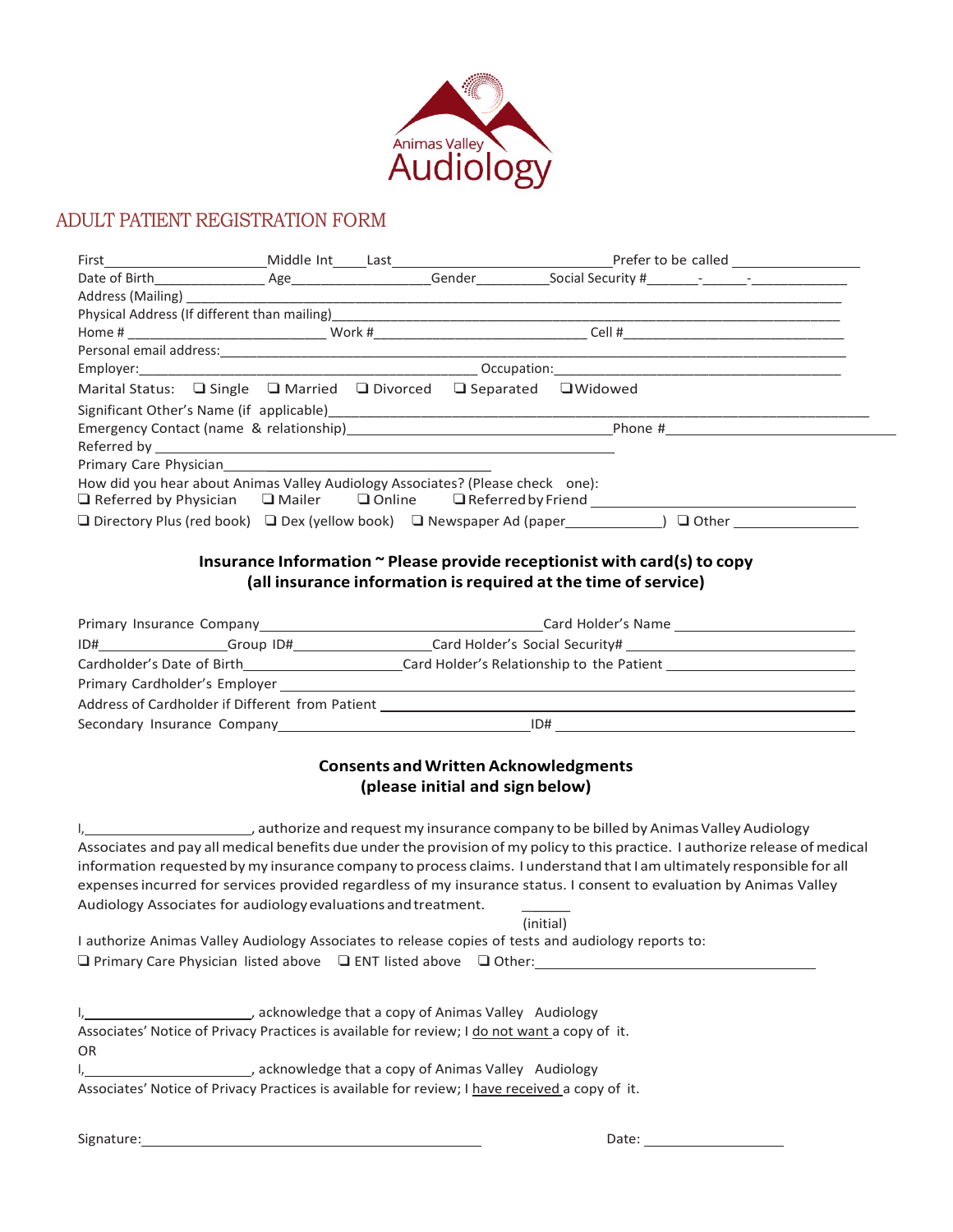

## **Patient Hearing Questionnaire**

Name:

We would like to ask you a few questions to better understand your listening lifestyle and how we might improve your quality of life.

| Does a hearing problem                                         | <b>Always</b> | <b>Sometimes</b> | <b>Never</b> |
|----------------------------------------------------------------|---------------|------------------|--------------|
| Cause you to have to ask people to repeat themselves?          | A             | S                | N            |
| Cause you to have difficulty hearing when in the presence of   |               |                  |              |
| background noise?                                              | A             | S                | N            |
| Cause you to have difficulty hearing women's or children's     |               |                  |              |
| voices?                                                        | A             | S                | N            |
| Cause you to have difficulty following conversations in a      |               |                  |              |
| restaurant?                                                    | A             | S                | N            |
| Cause you to turn up the television or radio?                  | A             | S                | N            |
| Cause you to hear people speak but fail to understand what     |               |                  |              |
| they are saying?                                               | A             | S                | N            |
| Hinder ease of conversation during outdoor activities?         | A             | S                | N            |
| Cause you to feel as though others mumble?                     | A             | S                | N            |
| Make it difficult for you to converse on a landline telephone? | A             | S                | N            |
| Make it difficult for you to converse on a cell phone?         | A             | $\mathsf{S}$     | N            |
| Limit or hamper your personal or social life?                  | A             | S                | N            |
| Cause you to feel stressed or tired when listening for long    |               |                  |              |
| periods of time?                                               | A             | S                | N            |
| Create difficulity while riding with others in the car?        | A             | S                | N            |

Please select your current and (if different) desired lifestyle

□ Active Lifestyle (Frequent background noise) □ Casual Lifestyle (Occasional background noise)

- □ Quiet Lifestyle (limited background noise) □ Very Quiet Lifestyle (Rare background noise)
- 

Please provide the top three listening situations where you would like to hear better.

| .                                  |  |
|------------------------------------|--|
| ∽<br>. .                           |  |
| ⌒<br>$\overline{\phantom{a}}$<br>ັ |  |